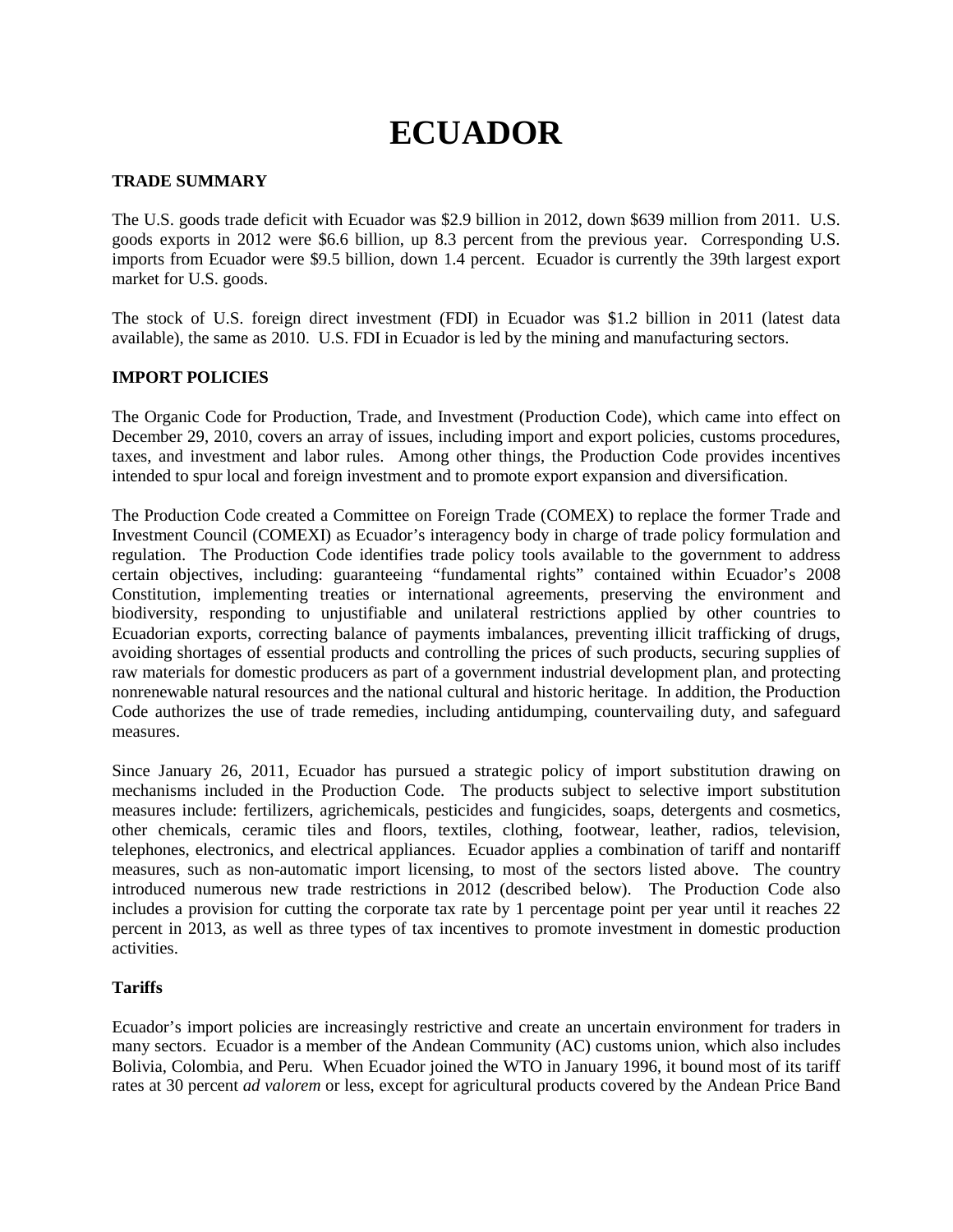System (APBS). Ecuador's second Trade Policy Review (TPR) by the WTO was concluded in November 2011. According to the WTO Secretariat's TPR report, Ecuador's tariff structure has become more complex. Previously, Ecuador had generally applied a simple four-tiered tariff structure with levels of 5 percent for most raw materials and capital goods, 10 percent or 15 percent for intermediate goods, and 20 percent for most consumer goods. Ecuador also imposes a number of fees and charges on imports.

According to the information available to the WTO, Ecuador's applied average most favored nation (MFN) tariff rate was 10.1 percent in 2011. While its average applied MFN tariff rate for industrial products declined from 10.6 percent in 2005 to 8.8 percent in 2011, for agricultural products it increased from 16.7 percent to 18.3 percent. However, as Ecuador did not supply to the WTO the *ad valorem*  equivalents for its mixed tariffs and has implemented new trade restrictions since then, the actual average applied MFN tariff rates might be higher than those noted above and, in some cases, might exceed Ecuador's bound tariff rates. The WTO Secretariat identified 19 tariffs at the 10-digit level that exceeded Ecuador's bound tariff rates by 5 to 15 percentage points in 2011.

In June and July of 2012, Ecuador enacted a number of trade-restrictive measures, which included an increase in tariffs on a number of products, as well as import quotas that will expire at the end of 2014. A deteriorating non-oil trade deficit of \$2.9 billion during the first four months of 2012 appears to have prompted these measures. Some government officials publicly stated that they hoped these measures would reduce imports by \$300 million.

Resolution 63, enacted on June 15, 2012, increased tariffs on products covered by 102 tariff lines, including alcoholic beverages, washing machines, televisions, video and photographic equipment, art utensils, paper and cardboard, hair styling equipment, and work safety equipment. In Resolution 63, Ecuador also increased tariffs on tobacco and tobacco seeds, malt, and other cereals. Mixed tariffs (1 percent *ad valorem* plus a specific tariff of \$0.25 per grade of alcohol/liter) were established for 20 alcoholic products, including malt beer, sparkling wine, "pisco" (grape brandy), vodka, and tequila. According to U.S. distilled spirit industry sources, due to the new formulation and the prevailing price of the majority of imported spirits, Ecuador's assessed tariff rates now exceed in many instances Ecuador's WTO bound rates. Televisions, which fall within a single tariff line, were also assigned mixed tariffs, increasing in proportion to the size of the television. Ecuador raised tariffs on an additional 81 tariff lines, with all but four lines increased to the country's bound tariff rate under its WTO accession agreement.

Resolution 65, also enacted on June 15, 2012, established value ceilings and unit quotas for imports of automobile complete knock-downs (CKDs). In addition, Resolution 65 established a sliding tariff scale ranging between 4 percent and 40 percent, which decreases as more locally produced content is incorporated in the vehicle. Resolution 65 also created a monitoring mechanism to verify increases in the incorporation of local content. However, Ecuador has not yet published a methodology for measuring local content levels. This resolution will remain in effect through December 2014.

Resolution 66, issued on June 11, 2012, established a \$538 million limit for the importation of motor vehicles classified under 16 tariff lines, including passenger cars and cargo trucks. The \$538 million quota would limit imports of vehicles under the 16 tariff lines affected, to 68 percent by value of the total imported in 2010. The 38 importers among which the quota has been divided must comply with established unit and dollar value limitations. Tariffs on vehicles, which are as high as 40 percent, also remain in effect. On July 30, 2012, COMEX approved Resolution 77, which slightly eased the unit and value restrictions on vehicle imports imposed by Resolution 66. Resolution 77 allowed importers to use existing import licenses to continue to import vehicles through December 28, 2012, even if it resulted in imports exceeding the importers' quotas. This eased concerns somewhat because some importers were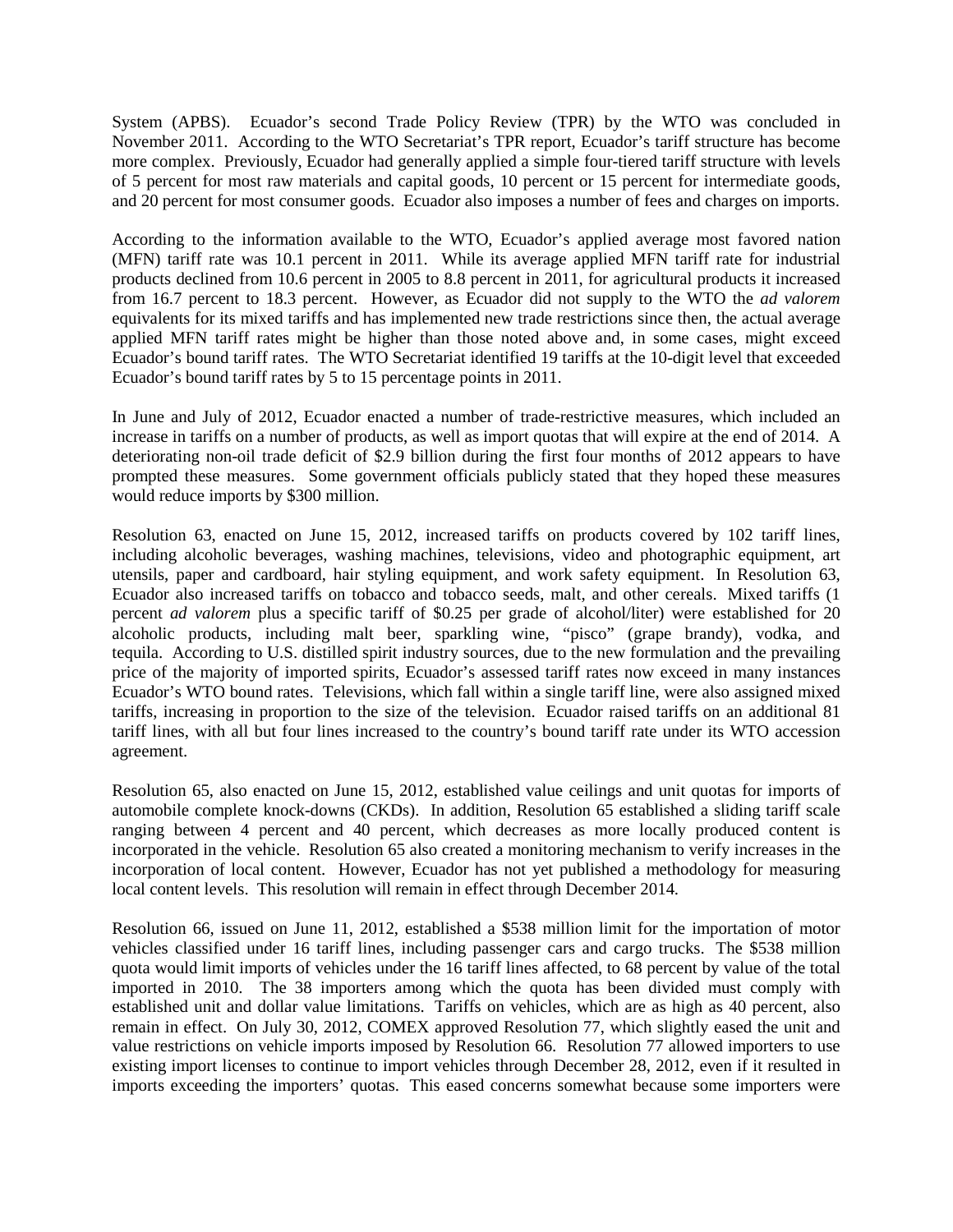already approaching their annual import quotas when the quotas were announced, which would have required vehicles ordered before Resolution 66 was announced to be re-exported.

Resolution 67, adopted on June 15, 2012, limited imports under a single tariff line for cell phones to \$142.6 million, which represents 68 percent of Ecuador's total value of these cell phones imports in 2011. Unit and dollar value limits were established for each of the 33 importers. Imports of cell phones entering Ecuador before June 11, 2012 were counted toward the annual limits, as well as shipments already in transit. In addition, cell phones will still be subject to a 15 percent *ad valorem* tariff.

On July 17, 2012, COMEX issued Resolutions 69 and 70, which tightened import restrictions established in Resolutions 63 and 67. Resolution 69 reduced by 28 percent the total value of permissible imports by CONECEL, Ecuador's largest private mobile phone operator. Meanwhile, the public telecommunications company, CNT, received a 145 percent increase in its import value entitlement, which grew from \$4.9 million to \$12 million. Unit quotas for CONECEL and CNT remained unchanged, suggesting that Ecuador has structured the restrictions to permit CNT to import more expensive phone models and improve its market share, which is only 1.6 percent.

Resolution 70 introduced a specific tariff of \$39.97 for all televisions up to 20 inches, while retaining the existing 5 percent *ad valorem* duty; it also increased to \$73.11 the specific tariff for televisions between 20 and 32 inches.

On August 30, 2012, COMEX issued Resolution 82 to reduce tariffs on imported capital goods used for government contracts. Resolution 82 aims to promote investments and support investors that have signed contracts with the government. To qualify for the benefits, goods must be validated individually by COMEX for end-use purposes and meet origin and technical requirements. If there are any similar locally produced goods, the benefits do not apply. According to local newspapers, private sector representatives criticized the resolution for only favoring public-private initiatives.

## **Agricultural Products**

Ecuador applies variable import duties set pursuant to the APBS with respect to more than 150 agricultural products when they are imported from outside the AC. These products include wheat, rice, sugar, barley, white and yellow corn, soybeans, soybean meal, African palm oil, soy oil, chicken meat, pork meat, and powdered milk, as well as certain products derived from them. The APBS protects domestic producers of covered products by providing for tariff increases when world prices fall and tariff decreases when world prices rise.

When Ecuador became a WTO member, it agreed to phase out its participation in the APBS. To date, no steps have been taken to phase out use of the APBS. The extent to which the APBS restricts trade varies by product. For some U.S. exports, such as wheat, barley, malt barley, and their byproducts, the price band total duty (*ad valorem* tariff plus variable levy) is often zero. However, price band total duties as high as 85.5 percent and 45 percent have been applied to chicken parts and pork, respectively, restricting those imports.

#### **Safeguards**

On October 11, 2010, Ecuador imposed a safeguard measure on imports of automotive windshields based on a determination of serious injury to the national industry due to increased imports. The safeguard measure will be applied for three years and consists of the application of a \$12.72 specific tariff on top of the current applied 15 percent *ad valorem* tariff; imports from Peru and Chile are exempted from the measure.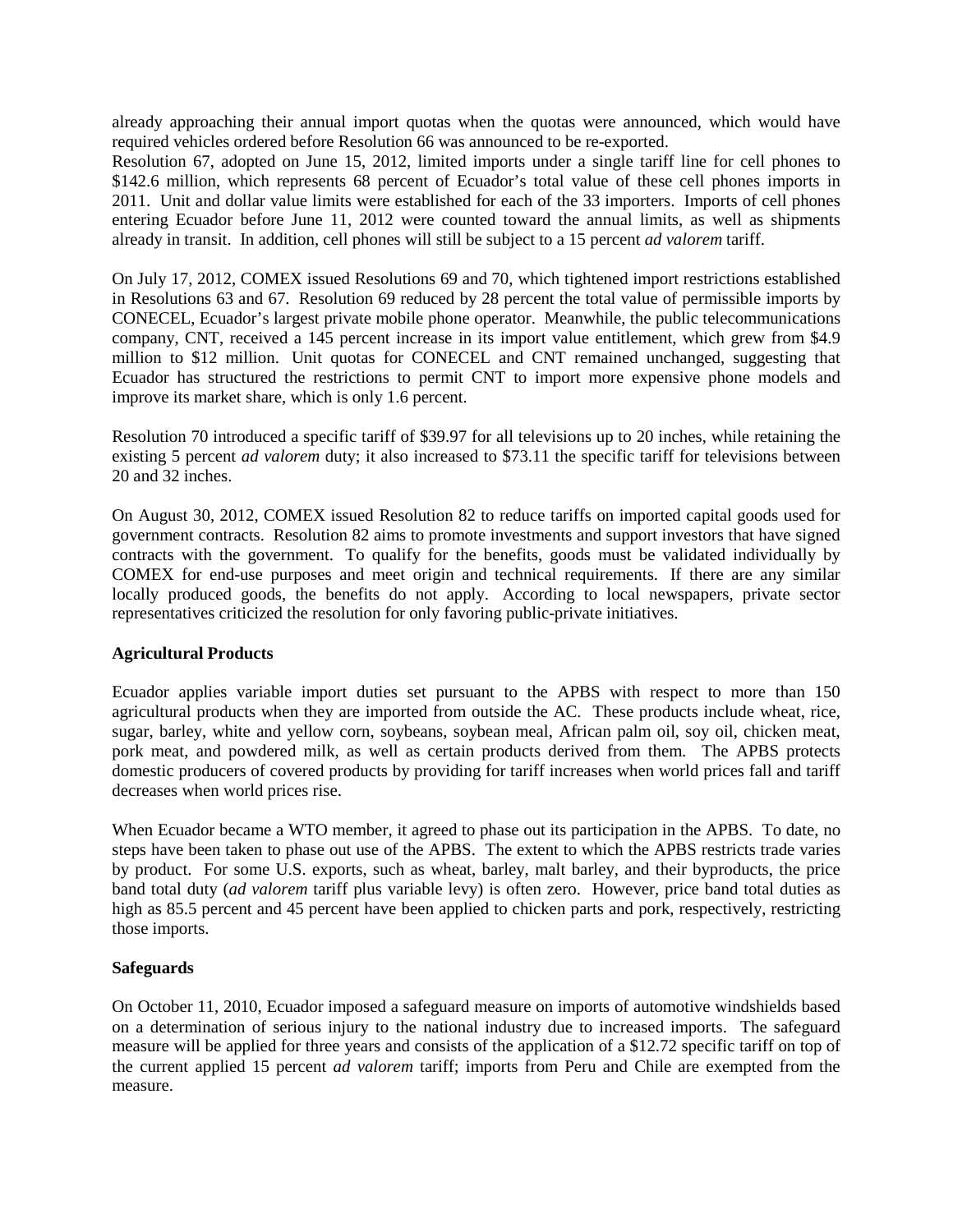#### **Tariff-Rate Quotas**

When Ecuador became a WTO Member it established tariff-rate quotas (TRQs) for a number of agricultural imports. Products subject to TRQs include wheat, corn, sorghum, barley, barley malt, soybean meal, powdered milk, and frozen turkeys. The Ecuadorian government's process for TRQ administration lacks transparency, and for some products, such as frozen chicken parts, a TRQ has not yet been established.

#### **Nontariff Measures**

Importers must register with Ecuador's National Customs Service (formerly the Ecuadorian Customs Corporation) to obtain a registration number for all products. In August 2011, Ecuador instituted a nonautomatic import licensing program covering 42 tariff subheadings. The products affected are tires, vehicles, mobile telephones, televisions/monitors, refrigerators/freezers, and semi-finished iron and steel products. According to the Ecuadorian government, the licensing regime was put into place to monitor compliance with so-called voluntary import agreements within these sectors.

Ecuador requires prior authorization from the Ministry of Agriculture, Livestock, Aquaculture, and Fisheries (MAGAP) for imports of 37 agricultural products originating in countries outside the AC (COMEXI Resolution 585 of 2010). Many of these products are also protected under the APBS (*e.g.*, poultry, dairy, rice, palm oil). MAGAP officials argue that the authorization ensures that sanitary standards and tax rules are followed, but entry has been denied in situations where these concerns do not appear to apply.

Another administrative hurdle for importers of agricultural products is the MAGAP's use of "Consultative Committees" for import authorizations. These Committees, composed primarily of local producers, often advise the MAGAP against granting import authorizations for products such as corn, soybean meal, dairy products, and meats. Additionally, import authorizations usually are subject to crop absorption programs, pursuant to which MAGAP requires that all local production be purchased at high prices before authorizing imports.

In January 2008, Ecuador increased its special consumption tax (ICE) on a number of products, largely luxury items. The ICE was increased mostly for imported products rather than those produced domestically, such as perfumes, vehicles (tiered increases by vehicle price starting at \$20,000), video games, firearms, airplanes, helicopters, boats, and cable television service. In December 2011, a new tax package increased the ICE *ad valorem* rate on spirits from 40 percent to 75 percent, and added a specific tax, phased in over three years, of \$6.20 for every liter-equivalent of alcohol. However, the legislation is supposed to make assessment of the ICE for domestically produced and imported spirits more equitable by establishing factory and pre-import duty prices as the new taxable bases, respectively. A special consumption tax on cigarettes was set on November 24, 2011 at \$0.08 per cigarette and is adjusted biannually, depending on the consumer price index.

The December 2011 tax package also included an increase, effective immediately, of Ecuador's capital exit tax from 2 percent to 5 percent. Importers claim this indirect tax on imports substantially increases the cost of purchasing abroad. Imports of raw materials, basic inputs, and capital goods are eligible for offsetting tax credits, but the process has been criticized as convoluted.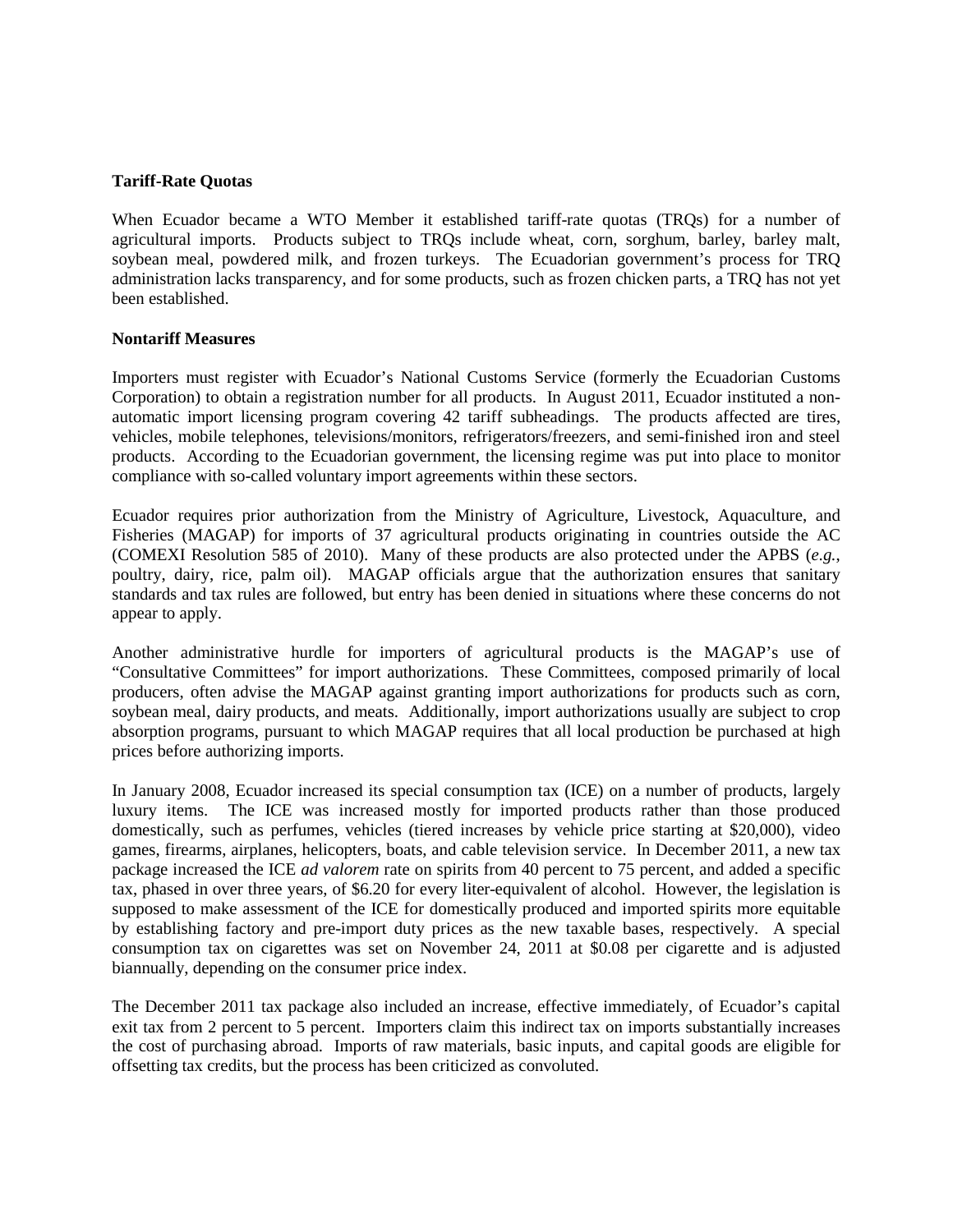Since 2007, Ecuador's customs service has used a risk analysis system rather than Ecuador's existing preshipment inspection regime for imports with f.o.b. values of more than \$4,000. Under this system, low risk importers benefit from fewer physical inspections and expedited release of their cargo. In August 2010, a policy was implemented requiring that for every shipment, importers must provide net weight figures per product lot number, rather than prorating the weight of the container by product as was previously allowed.

# **GOVERNMENT PROCUREMENT**

Foreign bidders must register and have a local legal representative in order to participate in government procurement in Ecuador. Bidding on government procurement can be cumbersome and relatively nontransparent. The lack of transparency creates opportunities for manipulation by procuring entities.

Since 2008, Ecuador's public contracting law requires that priority be given to locally produced and supplied products and services, although foreign suppliers can compete for the procurements. Based on Article 25 of the public contracting law, INCOP (Public Contracting Institute) established that at least 40 percent of the value of a product must be locally produced to qualify for this preference. Bidders are required to register and submit bids for government procurement through an online system (http://www.compraspublicas.gob.ec).

As a general rule, all public institutions are subject to the public contracting law. However, the same law establishes exceptions, including special regimes established pursuant to norms set by the Ecuadorian President (Article 2), international agreements for the purchase of goods and services (Article 43), exploration and exploitation of hydrocarbons, emergency situations (Article 57), and national security contracts.

Ecuador is not a signatory to the WTO Agreement on Government Procurement.

# **INTELLECTUAL PROPERTY RIGHTS PROTECTION**

Ecuador was listed on the Watch List in the 2012 Special 301 report. The report acknowledged statements from Ecuador's intellectual property rights (IPR) officials regarding the need to create a culture of respect for IPR. However, the report also cited key remaining concerns, including: weak IPR enforcement; lack of effective protection against unfair commercial use of undisclosed test or other data generated to obtain marketing approval for pharmaceutical products; and lack of an effective system to prevent the issuance of marketing approvals for unauthorized copies of patented pharmaceutical products. Overall IPR enforcement in Ecuador remains seriously inadequate, resulting in high piracy levels in the software, publishing, recording, and film industries. In addition, Ecuador has yet to put in place specialized IPR courts, which were required under its 1998 IPR law.

On October 23, 2012, Ecuador enacted Resolution 006-2012-CD-IEPI, which substantially raised the fees associated with registration of patents and new plant varieties. Under this resolution patent and plant variety maintenance fees are assessed yearly, on an upward sliding scale. As enacted, the fees associated with a patent for an invention or procedure are more than \$140,000 over 20 years, while the fees associated with protection of a plant variety are more than \$175,000 over 20 years.

Ecuador has issued two compulsory licenses for patented drugs used in the treatment of HIV/AIDS. The first was issued on April 14, 2010, for a patented drug manufactured by a U.S. company. The second was issued on November 12, 2012, for a patented drug manufactured by a British company.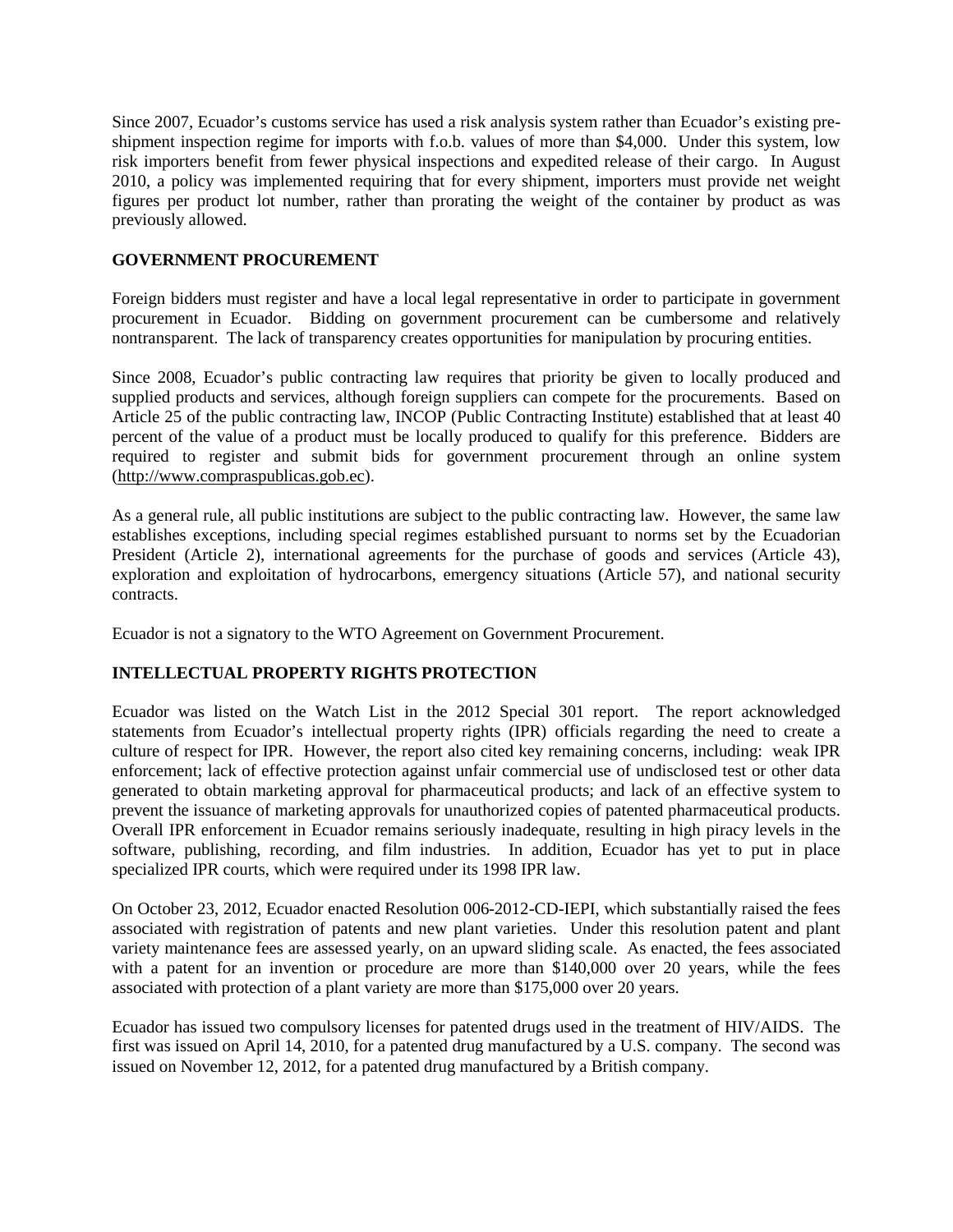#### **SERVICES BARRIERS**

#### **Credit Reference Services**

On October 2, 2012, Ecuador's National Assembly passed a credit bureau bill severely restricting the operations of private credit bureaus. The bill creates a new state-owned entity with exclusive rights to credit-related data. Private credit bureaus, while not prohibited outright from operating, are obliged under the bill to give up their databases to the government and can no longer receive data directly from the financial sector.

## **INVESTMENT BARRIERS**

Ecuador's investment climate remains marked by uncertainty, as the government's economic policies continue to evolve. While Ecuador is still relatively open to foreign investment in most sectors, new laws and regulations limit private sector participation in sectors deemed "strategic," most notably in extractive industries. In addition, inconsistent application and interpretation of its investment laws negatively impacts the transparency and stability of Ecuador's investment regime. This legal complexity increases the risks and costs of doing business in Ecuador.

Ecuador's framework for investment protection is still unsettled. Ecuador's withdrawal from the World Bank's International Centre for Settlement of Investment Disputes (ICSID) became effective January 7, 2010. In September 2009, the Ecuadorian government requested approval from the country's National Assembly to terminate 13 bilateral investment treaties (BITs), including its BIT with the United States, arguing that they contained provisions that were unconstitutional. On November 24, 2010, Ecuador's Constitutional Court ruled that provisions within Ecuador's BIT with the United States were unconstitutional due to a conflict with Article 422 of the 2008 Constitution. In its ruling, the Court stated that Article 422 of Ecuador's Constitution prohibited the State from concluding treaties or international instruments in which Ecuador would cede sovereign jurisdiction to international arbitration tribunals in commercial disputes between the State and private investors and concluded that the BIT with the United States constituted such an instrument. The Constitutional Court has delivered similar rulings on the other BITs under review. Based on the Constitutional Court's rulings, Ecuador's National Assembly has so far approved termination of five of the BITs, but did not approve termination of four others. It has not yet acted on Ecuador's BIT with the United States. To date, the Ecuadorian government has only officially terminated its BIT with Finland. The Ecuadorian government has indicated it may be open to negotiating international arbitration clauses within individual contracts, as provided for under the Production Code and the Planning and Public Finance Code.

Certain sectors of Ecuador's economy are reserved for the State, while equity caps apply in other sectors, such as a 49 percent cap on foreign investment in domestic fishing operations and a 25 percent limit with respect to broadcast stations. Petroleum exploration and development is reserved for the State, but foreign investment can be conducted through "exceptional" contracts with the State. In the past, a number of disputes have arisen related to these contracts, and to the laws regulating petroleum exploration and development generally. In 2010, the Ecuadorian government enacted a hydrocarbons law that requires all contracts in extractive industries to be in the form of service, or "for fee," contracts, rather than production sharing agreements. On November 23, 2010, the Ecuadorian government completed negotiations with most resident foreign oil companies to transition from production sharing to service contracts. Several companies declined to renegotiate their contracts and negotiated compensation for operations turned over to the Ecuadorian government. The last U.S. oil and gas production company operating in Ecuador departed in 2011 after negotiating a sale of its operations to the government. Some